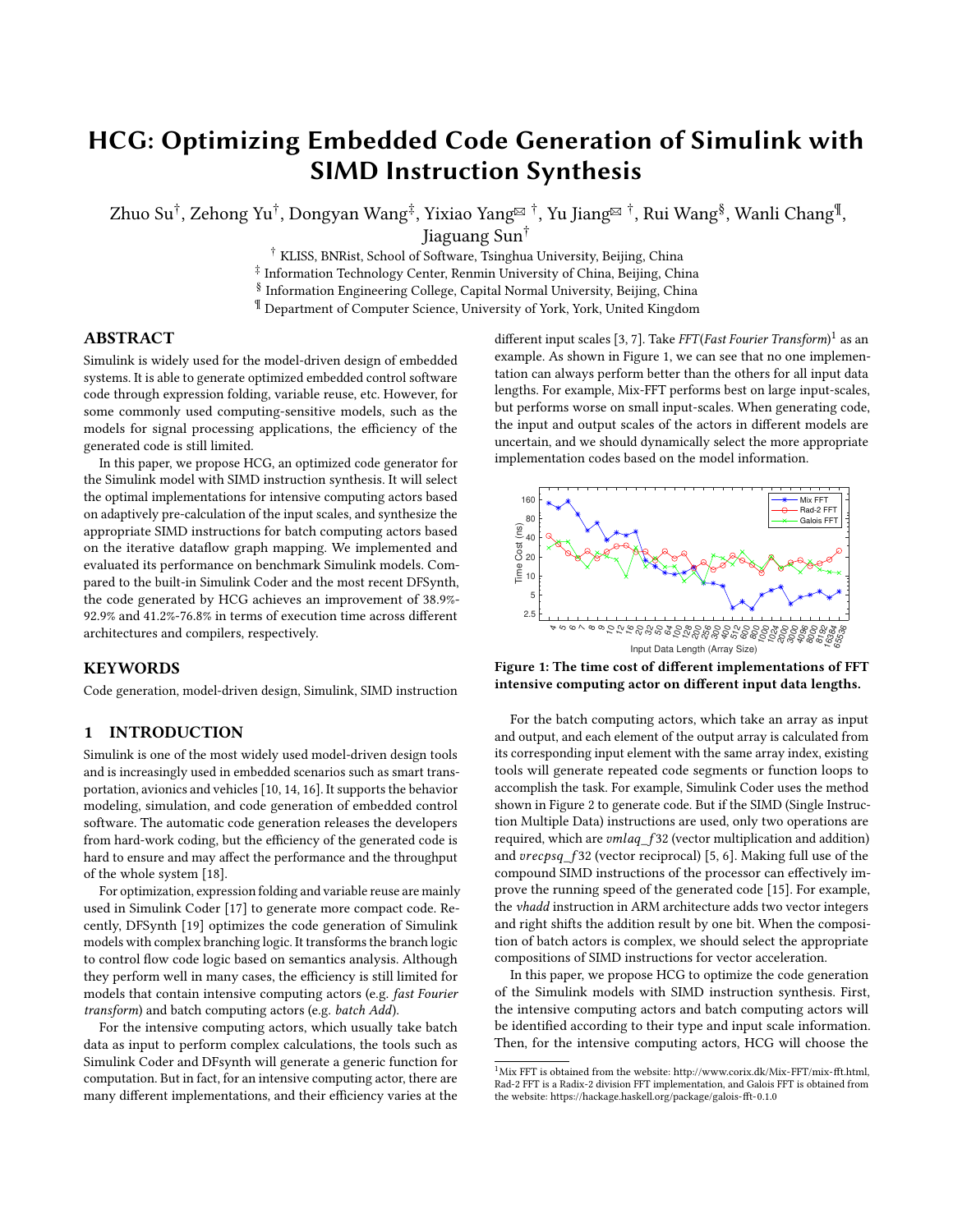<span id="page-1-0"></span>

Figure 2: A sample model with batch computing actors and the corresponding code generated by Simulink Coder. It contains four multiplications, four additions and four reciprocal.

optimal implementation based on the pre-calculation according to the actor type and its input scale. For batch computing actors, HCG will convert them into a directed dataflow graph and iteratively generate the optimal SIMD instructions with graph mapping. It will start with some subgraphs that already match some initial SIMD instructions, and then iteratively select the topmost and leftmost node of the dataflow graph to extend those subgraphs. When the graph is completely mapped, more appropriate SIMD instructions will be selected to replace the original initial instruction sets and generate a more efficient and compact code.

We implemented and evaluated HCG on benchmark Simulink models, which also contain intensive computing actors and batch computing actors. The results show that HCG demonstrates excellent performance. Compared with the built-in Simulink Coder and the most recent DFsynth [\[19\]](#page-5-5), the code generated by HCG achieves an improvement of 38.9%-92.9% and 41.2%-76.8% in terms of execution time across different architectures and compilers, respectively.

## 2 RELATED WORK

Model-driven design is a widely used software development method, especially in safety-critical embedded scenarios. It mainly consists of three components: behavior modeling, simulation and code generation [\[1,](#page-5-11) [9,](#page-5-12) [11,](#page-5-13) [14,](#page-5-1) [16\]](#page-5-2). There are many supporting tools, such as Ptolemy-II, Tsmart, Polychrony in academic [\[4,](#page-5-14) [12,](#page-5-15) [13\]](#page-5-16), and Simulink, SCADE, DaVinci Developer in industry [\[2,](#page-5-17) [8,](#page-5-18) [17\]](#page-5-4). Among them, Simulink developed by MathWorks is the most popular for its powerful model simulation and code generation capabilities.

Code generation plays an important role because it will convert the constructed model into code deployed in real embedded devices [\[4,](#page-5-14) [17\]](#page-5-4). Most code generators perform the following steps to generate code: 1 Model parse transforms model file into structured actor information; 2 Schedule analysis obtains the scheduling relationship among model actors; 3 Code synthesis generates fire code for each actor; 4 Code composition integrates the fire code of each actor into the output code according to the schedule. For Simulink, the built-in Simulink Coder [\[17\]](#page-5-4) works very well and it supports efficient code generation for different architectures and compilers with optimizations such as expression folding and output variable reuse. DFSynth [\[19\]](#page-5-5) is the most-recent research work for code generation of Simulink models. Based on schedule analysis and well-designed patterns, it supports well-structured code generation for complex dataflow logic.

The main difference between HCG and those existing generators is that HCG is able to generate more optimal implementation with SIMD instruction synthesis. For those intensive computing actors, it will determine the choice of implementation based on the pre-calculation of the input scales adaptively; and for those batch computing actors, it will determine the proper SIMD instructions set according to the iterative dataflow graph mapping.

# 3 HCG DESIGN

HCG takes the Simulink model as input and generates efficient and deployable code for embedded devices as output. It mainly consists of two components: Actor Dispatch and SIMD Instruction Synthesis, as demonstrated in Figure [3.](#page-2-0) First, the Simulink model file needs to be analyzed by the model parser, and the intensive computing actors, batch computing actors and remainder basic actors will be classified and dispatched for instruction synthesis. Next, those actors are synthesized in different ways accordingly. For intensive computing actors, HCG considers the actor type and the input scale to select the suitable and optimal implementation code. For example, the FFT (Fast Fourier Transform) actor in Figure [1](#page-0-1) with 1024 floating point data as input will be translated into the Radix-4 butterfly FFT implementation code to adapt the input data scale. For batch computing actors, HCG converts them into a dataflow graph and iteratively generates the optimal SIMD instructions with graph mapping. For instance, the composition of a 4-batch Add actor and a 4-batch Multiply actor in Figure [2](#page-1-0) will be translated into a vmadd instruction (batch multiply and add instruction) instead of four add instructions and four *mul* instructions. For remainder basic actors and the code snippets composition, the conventional translation method of the built-in Simulink Coder will be used.

#### 3.1 Actor Dispatch

For a given Simulink model, the first step is to parse the model into structured actors, ports and other model elements in memory. Then, each actor will be translated into a snippet of code representing the execution logic of the actor semantic. In the conventional code generation method of Simulink Coder or DFSynth, actors are translated using actor templates that contain the fire code of each actor. In our work, the intensive computing actors and batch computing actors are separated by HCG to synthesize more efficient code with SIM instructions. The above two types of actors are identified and dispatched with the actor type and the input scale.

The intensive computing actor is the actor that takes an array as input, and the output of the actor is calculated from at least one pair of array elements. The input and output elements do not correspond one-to-one. For example, an actor whose type is FFT will be identified as an intensive computing actor, and Fast Fourier Transform is a complex calculation process with large-scale input. The batch computing actor is the actor that also takes an array as input and output, but different from the intensive computing actor, each element of the output array is calculated from its corresponding input element with the same array index. For example, if the type of an actor is Multiply and at least one of its input ports is an array, the actor will be identified as a batch computing actor. Table [1](#page-2-1) demonstrates the most frequently used intensive computing actors and batch computing actors in Simulink model libraries [\[17\]](#page-5-4).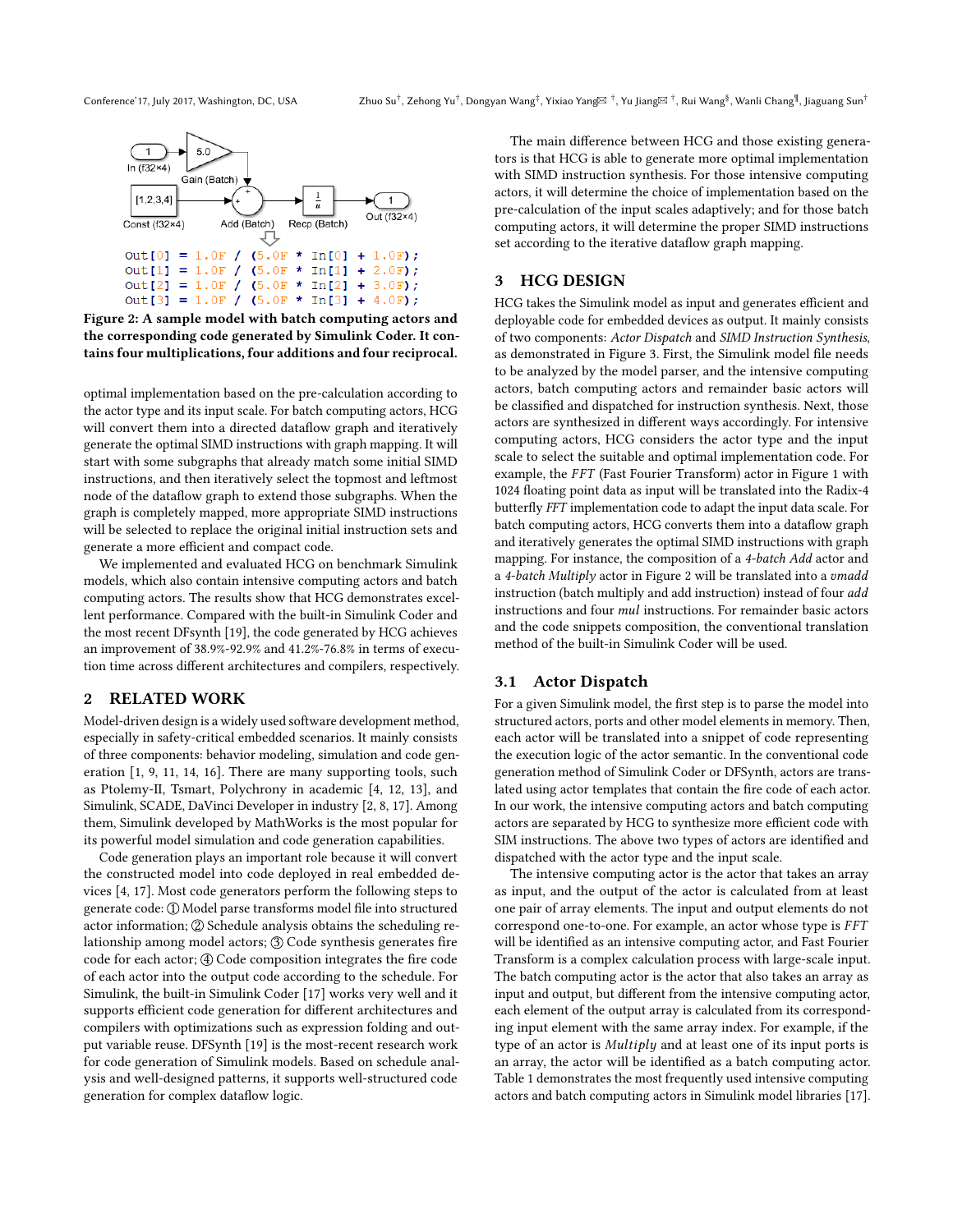<span id="page-2-0"></span>

Figure 3: Overview of HCG. The intensive computing actors and batch computing actors in the model are classified for code synthesis after parsing the model. Then each intensive computing actor is translated into an optimal implementation which is suitable for the actor. Batch computing actors are integrated into a dataflow graph and synthesised into SIMD instructions.

<span id="page-2-1"></span>Table 1: Most frequently used intensive computing actors and batch computing actors in Simulink model libraries. (a) Intensive computing actors

| Type     | Description                                  |  |  |  |
|----------|----------------------------------------------|--|--|--|
| MatMul   | 2x2, 3x3, 4x4 Matrix multiplication          |  |  |  |
| MatInv   | 2x2, 3x3, 4x4 Matrix inversion               |  |  |  |
| MatDet   | 2x2, 3x3, 4x4 Matrix determinant calculation |  |  |  |
| FFT/IFFT | 1, 2-D (Inverse) Fast Fourier transform      |  |  |  |
| DCT/IDCT | 1, 2-D (Inverse) Discrete cosine transform   |  |  |  |
| Conv     | 1, 2-D Convolution                           |  |  |  |

(b) Batch computing actors Type Description Add/Sub/Mul/Div Add, Subtract, Multiply, Divide Shr/Shl Right shift, Left shift BitNot/And/Or/Xor Bit-wise Not/And/Or/Xor Min/Max Minimum, Maximum Abs/Abd Absolute, Absolute difference Recp/Sqrt Reciprocal, Square Root

#### 3.2 SIMD Instruction Synthesis

The identified intensive computing actors and batch computing actors are passed to the SIMD Instruction Synthesis module for optimal implementation generation.

3.2.1 Code synthesis for intensive computing actors. There are many efficient implementations with built-in SIMD instructions for an intensive computing actor, for example, the three implementations of FFT actor presented in Figure [1.](#page-0-1) But the performance of different implementations varies at different input scales. Hence, to generate more efficient code for deployment, it is necessary to consider the input scale of the actor adaptively. HCG will perform pre-calculation to decide which implementation is the best for the corresponding input scale. For acceleration, it will also store the history implementation information for a quick search. The overall procedure is presented in Algorithm [1.](#page-2-2)

Before the pre-calculation, we will perform a preliminary and lightweight search based on the synthesis history information. It will traverse the implementation synthesis history and decide whether there is an existing index that matches the type and input size of the intensive computing actor, as presented in Lines 3-6. If there is a matched index, the corresponding implementation will

<span id="page-2-2"></span>

| Algorithm 1: Synthesis for intensive computing actors                      |  |  |  |  |
|----------------------------------------------------------------------------|--|--|--|--|
| <b>Input:</b> $ActionType$ : Type of the intensive computing actor         |  |  |  |  |
| <b>Input:</b> DataType: Data type of the actor's input                     |  |  |  |  |
| Input: DataSize: Data size of the input port                               |  |  |  |  |
| <b>Output:</b> ImplBest: The selected optimal implementation for the actor |  |  |  |  |
| $SelectionHistory = loadSelectionHistory(Actor Type)$<br>1                 |  |  |  |  |
| $ImplBest = NULL$<br>$\bf{2}$                                              |  |  |  |  |
| for Selection in SelectionHistory do<br>3                                  |  |  |  |  |
| if Selection.DataType == $DataType$ and<br>4                               |  |  |  |  |
| $SelectionDataSize = DataSize$ then                                        |  |  |  |  |
| $ImplBest = Selection Algorithm$<br>5                                      |  |  |  |  |
| return ImplBest<br>6                                                       |  |  |  |  |
|                                                                            |  |  |  |  |
| $ImplList = loadCodeLibrary(ActorType)$<br>7                               |  |  |  |  |
| $ImplBest = ImplList.getGeneralImplementation()$<br>8                      |  |  |  |  |
| $MinCost = MAX$<br>9                                                       |  |  |  |  |
| $TestInput = generateTestInput (DataSize)$<br>10                           |  |  |  |  |
| for ImplTest in ImplList do<br>11                                          |  |  |  |  |
| if not $ImplTest$ canHandleDataType( $DataType$ ) or<br>12                 |  |  |  |  |
| not ImplTest.canHandleDataSize(DataSize) then                              |  |  |  |  |
| continue<br>13                                                             |  |  |  |  |
| $Cost = runImplementation(ImplTest, TestInput)$<br>14                      |  |  |  |  |
| if Cost < MinCost then<br>15                                               |  |  |  |  |
| $ImplBest = ImplTest$<br>16                                                |  |  |  |  |
| $MinCost = Cost$<br>17                                                     |  |  |  |  |
| storeSelection(ActorType, DataType, DataSize, ImplBest)<br>18              |  |  |  |  |
| return ImplBest<br>19                                                      |  |  |  |  |

be returned as the synthesized code for the current actor. If not, the code library will be loaded according to the computing actor type. The code library is a one-to-many implementation list and contains all different implementations for each specific actor.

Then, we will perform pre-calculation on these implementations contained in the library and compare their efficiency on the corresponding input scales. In line 9, a variable is defined to record the minimum cost of the best implementation. To measure the cost of each implementation, a piece of test input data is generated randomly according to the input size of the computing actor, as shown in line 10. In lines 11-14, each implementation in the list needs to be filtered by the input data type and size, because some special implementations only serve special data types and sizes. For example, the Radix-2 FFT implementation aims to speed up the FFT with the input size of  $2^n$ . In line 14, the implementations that passed the filtering run with the piece of test data and return a cost value. If the cost is lower than the recorded cost, the best implementation will be replaced by the current one with minimum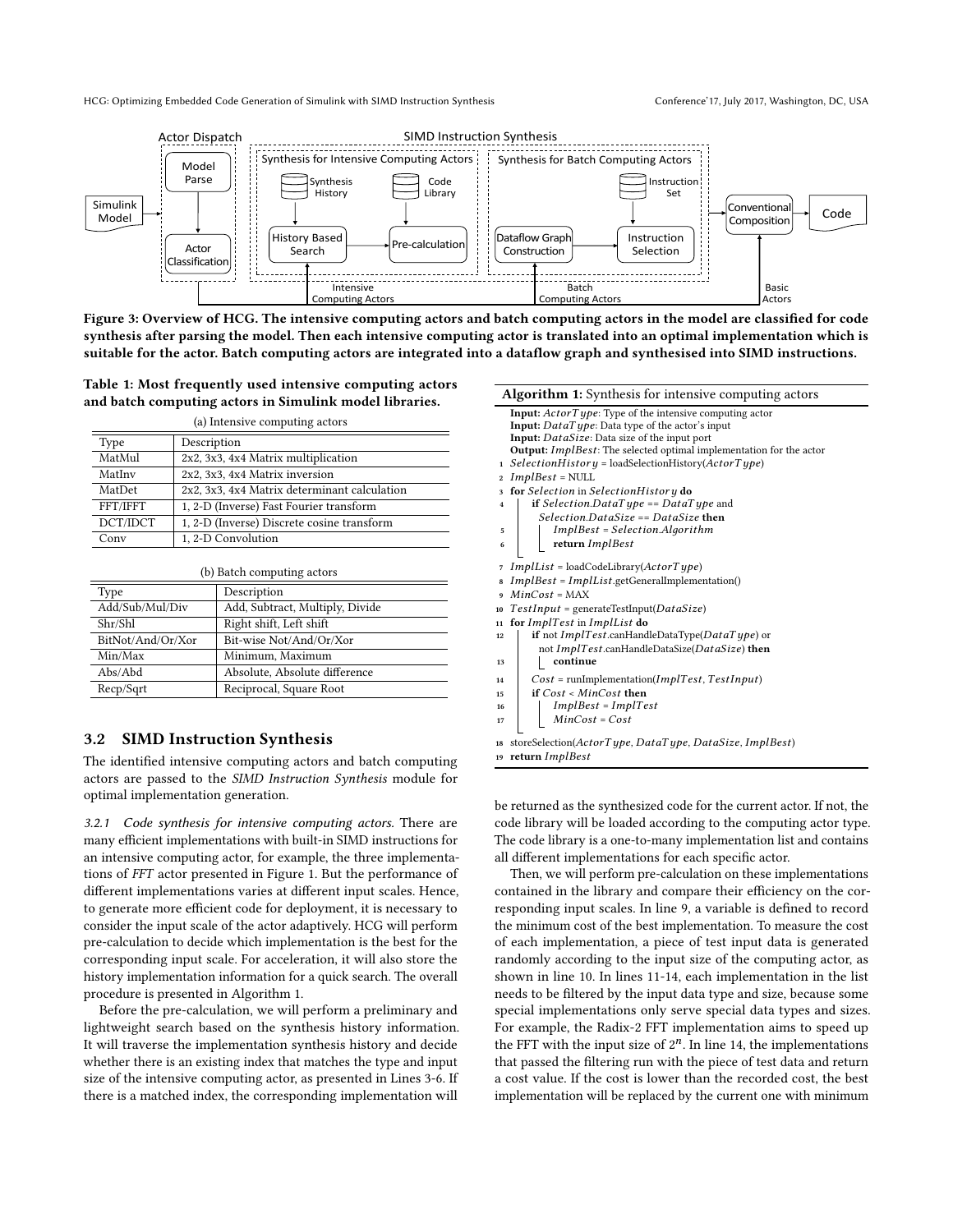cost also being refreshed, as shown in lines 15-17. Finally, the best implementation for the specific actor with the current input type and size will be stored and returned.

3.2.2 Code synthesis for batch computing actors. The code synthesis for batch computing actors is based on the iterative dataflow graph mapping and mainly consists of two steps. The first step of dataflow graph construction is to collect the interconnected actors which have the same I/O scales and bit-width of data element, according to the connections among the identified batch computing actors. The second step of instruction selection is to generate the optimal SIMD instructions based on the iterative mapping on dataflow graphs. Figure [4.](#page-3-0)(a) and Figure [4.](#page-3-0)(b) illustrate a sample Simulink model and the corresponding directed dataflow graph. Some examples of SIMD instructions shown in Figure [4.](#page-3-0)(c) will be selected to map to the directed dataflow graph based on their own computing graph. To obtain higher efficiency, HCG tries to give preference to map more complex SIMD instructions. The algorithm of SIMD instruction selection is shown in Algorithm [2.](#page-3-1)

<span id="page-3-0"></span>

Figure 4: SIMD instruction selection. (a) is a Simulink model with batch computing actors. (b) is a directed dataflow graph constructed from the Simulink model on the left. (c) shows some candidate SIMD instructions and their corresponding computing graphs. The SIMD instructions named  $vsubq_s32$ ,  $vmlaq_s32$  and  $vhaddq_s32$  are selected for potential implementations of subgraphs in (b) with different color.

The following describes the details of SIMD instruction selection. To find the largest instructions to map the largest subgraphs of the directed dataflow graph from top to down. The larger the instruction graph mapped, the higher the computational efficiency. First, we need to calculate the batch size and the batch count according to the size of the input data and the bit-width of the vector register. The batch size indicates how much data can be stored by the vector register and the batch count indicates how many batches of input data there are. If the batch count is less than 1, it means that the input data is not enough to completely fill the vector register and the conventional synthesis method of Simulink will be called to translate the dataflow graph instead of the SIMD instruction selection, as shown in lines 1-4. A snippet of loop code is generated to perform batch calculation cyclically when the batch count is greater than or equal to 2, as shown in lines 5-8. Note that the loop starts with an index of offset, indicating that the length of the remaining data cannot fill the entire vector register. In line 9, the data preparation variable with SIMD data type is generated according to the external input of the dataflow graph. For example,

Algorithm 2: Synthesis for batch computing actors

<span id="page-3-1"></span>

| Input: Graph: The directed dataflow graph of batch computing actors with<br>same I/O scales and data bit width<br><b>Input:</b> <i>InsSet</i> : All candidate SIMD instructions<br><b>Input:</b> Vector Width: The bit width of each vector register<br><b>Output:</b> RetCode: The output code with SIMD instruction<br>1 BatchSize = VectorWidth / Graph.DataBitWidth<br>$2$ BatchCount = Graph.DataLength / BatchSize<br>3 if BatchCount < 1 then<br><b>return</b> conventionalTranslate(Graph)<br>4<br>5 <i>LoopCode</i> = $\varnothing$ // Main loop code for SIMD calculation<br>6 Offset = Graph.DataLength % BatchSize<br>7 if BatchCount $\geq$ 2 then<br>LoopCode.addBatchLoop(Offset, Graph.DataLength, BatchSize)<br>8<br>// e.g. for ( $i =$ offset; $i <$ dataLength; $i +$ = batchSize) {}<br>9 LoopCode.addDataLoadSIMDCodeAndVar(Graph)<br>// e.g. $int32x4_t$ a batch = vld1q_s32(&a[i])<br>10 LastGraph = Graph<br>11 while LastGraph $\neq \emptyset$ do<br>Node = LastGraph.getTopLeftNode()<br>12<br>$SubgraphSet = Node.$ extend Graphs() //Sort by the cost of subgaph<br>13<br>for Subgraph in SubgraphList do<br>14<br><b>if</b> isNotConvexGraph(Subgraph) or<br>15<br>isNotIndependent(Subgraph) then<br>continue<br>$Ins = InsSet.getMatchInstruction(Subgraph)$<br>if $Ins == NULL$ then<br>continue<br>LoopCode.addCalculationSIMDCode(Subgraph, Ins)<br>20<br>// e.g. int32x4 t c batch = $vsubq$ s32(a batch, b batch)<br>LastGraph.removeNodes(Subgraph)<br>21<br>break<br>23 LoopCode.addDataStoreSIMDCode(Graph) // e.g. vst1q_s32(&a[i], a_batch)<br><b>24</b> RemainCode = $\varnothing$ // Process the remaining data<br>25 if $Offset \neq 0$ then<br>$RemainCode = getRemainCalulationCode(LoopCode)$ |    | -,-------- --- ------ ---<br>-- 0 -- - - - |  |  |  |  |
|------------------------------------------------------------------------------------------------------------------------------------------------------------------------------------------------------------------------------------------------------------------------------------------------------------------------------------------------------------------------------------------------------------------------------------------------------------------------------------------------------------------------------------------------------------------------------------------------------------------------------------------------------------------------------------------------------------------------------------------------------------------------------------------------------------------------------------------------------------------------------------------------------------------------------------------------------------------------------------------------------------------------------------------------------------------------------------------------------------------------------------------------------------------------------------------------------------------------------------------------------------------------------------------------------------------------------------------------------------------------------------------------------------------------------------------------------------------------------------------------------------------------------------------------------------------------------------------------------------------------------------------------------------------------------------------------------------------------------------------------|----|--------------------------------------------|--|--|--|--|
|                                                                                                                                                                                                                                                                                                                                                                                                                                                                                                                                                                                                                                                                                                                                                                                                                                                                                                                                                                                                                                                                                                                                                                                                                                                                                                                                                                                                                                                                                                                                                                                                                                                                                                                                                |    |                                            |  |  |  |  |
|                                                                                                                                                                                                                                                                                                                                                                                                                                                                                                                                                                                                                                                                                                                                                                                                                                                                                                                                                                                                                                                                                                                                                                                                                                                                                                                                                                                                                                                                                                                                                                                                                                                                                                                                                |    |                                            |  |  |  |  |
|                                                                                                                                                                                                                                                                                                                                                                                                                                                                                                                                                                                                                                                                                                                                                                                                                                                                                                                                                                                                                                                                                                                                                                                                                                                                                                                                                                                                                                                                                                                                                                                                                                                                                                                                                |    |                                            |  |  |  |  |
|                                                                                                                                                                                                                                                                                                                                                                                                                                                                                                                                                                                                                                                                                                                                                                                                                                                                                                                                                                                                                                                                                                                                                                                                                                                                                                                                                                                                                                                                                                                                                                                                                                                                                                                                                |    |                                            |  |  |  |  |
|                                                                                                                                                                                                                                                                                                                                                                                                                                                                                                                                                                                                                                                                                                                                                                                                                                                                                                                                                                                                                                                                                                                                                                                                                                                                                                                                                                                                                                                                                                                                                                                                                                                                                                                                                |    |                                            |  |  |  |  |
|                                                                                                                                                                                                                                                                                                                                                                                                                                                                                                                                                                                                                                                                                                                                                                                                                                                                                                                                                                                                                                                                                                                                                                                                                                                                                                                                                                                                                                                                                                                                                                                                                                                                                                                                                |    |                                            |  |  |  |  |
|                                                                                                                                                                                                                                                                                                                                                                                                                                                                                                                                                                                                                                                                                                                                                                                                                                                                                                                                                                                                                                                                                                                                                                                                                                                                                                                                                                                                                                                                                                                                                                                                                                                                                                                                                |    |                                            |  |  |  |  |
|                                                                                                                                                                                                                                                                                                                                                                                                                                                                                                                                                                                                                                                                                                                                                                                                                                                                                                                                                                                                                                                                                                                                                                                                                                                                                                                                                                                                                                                                                                                                                                                                                                                                                                                                                |    |                                            |  |  |  |  |
|                                                                                                                                                                                                                                                                                                                                                                                                                                                                                                                                                                                                                                                                                                                                                                                                                                                                                                                                                                                                                                                                                                                                                                                                                                                                                                                                                                                                                                                                                                                                                                                                                                                                                                                                                |    |                                            |  |  |  |  |
|                                                                                                                                                                                                                                                                                                                                                                                                                                                                                                                                                                                                                                                                                                                                                                                                                                                                                                                                                                                                                                                                                                                                                                                                                                                                                                                                                                                                                                                                                                                                                                                                                                                                                                                                                |    |                                            |  |  |  |  |
|                                                                                                                                                                                                                                                                                                                                                                                                                                                                                                                                                                                                                                                                                                                                                                                                                                                                                                                                                                                                                                                                                                                                                                                                                                                                                                                                                                                                                                                                                                                                                                                                                                                                                                                                                |    |                                            |  |  |  |  |
|                                                                                                                                                                                                                                                                                                                                                                                                                                                                                                                                                                                                                                                                                                                                                                                                                                                                                                                                                                                                                                                                                                                                                                                                                                                                                                                                                                                                                                                                                                                                                                                                                                                                                                                                                |    |                                            |  |  |  |  |
|                                                                                                                                                                                                                                                                                                                                                                                                                                                                                                                                                                                                                                                                                                                                                                                                                                                                                                                                                                                                                                                                                                                                                                                                                                                                                                                                                                                                                                                                                                                                                                                                                                                                                                                                                |    |                                            |  |  |  |  |
|                                                                                                                                                                                                                                                                                                                                                                                                                                                                                                                                                                                                                                                                                                                                                                                                                                                                                                                                                                                                                                                                                                                                                                                                                                                                                                                                                                                                                                                                                                                                                                                                                                                                                                                                                |    |                                            |  |  |  |  |
|                                                                                                                                                                                                                                                                                                                                                                                                                                                                                                                                                                                                                                                                                                                                                                                                                                                                                                                                                                                                                                                                                                                                                                                                                                                                                                                                                                                                                                                                                                                                                                                                                                                                                                                                                |    |                                            |  |  |  |  |
|                                                                                                                                                                                                                                                                                                                                                                                                                                                                                                                                                                                                                                                                                                                                                                                                                                                                                                                                                                                                                                                                                                                                                                                                                                                                                                                                                                                                                                                                                                                                                                                                                                                                                                                                                |    |                                            |  |  |  |  |
|                                                                                                                                                                                                                                                                                                                                                                                                                                                                                                                                                                                                                                                                                                                                                                                                                                                                                                                                                                                                                                                                                                                                                                                                                                                                                                                                                                                                                                                                                                                                                                                                                                                                                                                                                |    |                                            |  |  |  |  |
|                                                                                                                                                                                                                                                                                                                                                                                                                                                                                                                                                                                                                                                                                                                                                                                                                                                                                                                                                                                                                                                                                                                                                                                                                                                                                                                                                                                                                                                                                                                                                                                                                                                                                                                                                |    |                                            |  |  |  |  |
|                                                                                                                                                                                                                                                                                                                                                                                                                                                                                                                                                                                                                                                                                                                                                                                                                                                                                                                                                                                                                                                                                                                                                                                                                                                                                                                                                                                                                                                                                                                                                                                                                                                                                                                                                |    |                                            |  |  |  |  |
|                                                                                                                                                                                                                                                                                                                                                                                                                                                                                                                                                                                                                                                                                                                                                                                                                                                                                                                                                                                                                                                                                                                                                                                                                                                                                                                                                                                                                                                                                                                                                                                                                                                                                                                                                |    |                                            |  |  |  |  |
|                                                                                                                                                                                                                                                                                                                                                                                                                                                                                                                                                                                                                                                                                                                                                                                                                                                                                                                                                                                                                                                                                                                                                                                                                                                                                                                                                                                                                                                                                                                                                                                                                                                                                                                                                |    |                                            |  |  |  |  |
|                                                                                                                                                                                                                                                                                                                                                                                                                                                                                                                                                                                                                                                                                                                                                                                                                                                                                                                                                                                                                                                                                                                                                                                                                                                                                                                                                                                                                                                                                                                                                                                                                                                                                                                                                |    |                                            |  |  |  |  |
|                                                                                                                                                                                                                                                                                                                                                                                                                                                                                                                                                                                                                                                                                                                                                                                                                                                                                                                                                                                                                                                                                                                                                                                                                                                                                                                                                                                                                                                                                                                                                                                                                                                                                                                                                |    |                                            |  |  |  |  |
|                                                                                                                                                                                                                                                                                                                                                                                                                                                                                                                                                                                                                                                                                                                                                                                                                                                                                                                                                                                                                                                                                                                                                                                                                                                                                                                                                                                                                                                                                                                                                                                                                                                                                                                                                |    |                                            |  |  |  |  |
|                                                                                                                                                                                                                                                                                                                                                                                                                                                                                                                                                                                                                                                                                                                                                                                                                                                                                                                                                                                                                                                                                                                                                                                                                                                                                                                                                                                                                                                                                                                                                                                                                                                                                                                                                | 16 |                                            |  |  |  |  |
|                                                                                                                                                                                                                                                                                                                                                                                                                                                                                                                                                                                                                                                                                                                                                                                                                                                                                                                                                                                                                                                                                                                                                                                                                                                                                                                                                                                                                                                                                                                                                                                                                                                                                                                                                | 17 |                                            |  |  |  |  |
|                                                                                                                                                                                                                                                                                                                                                                                                                                                                                                                                                                                                                                                                                                                                                                                                                                                                                                                                                                                                                                                                                                                                                                                                                                                                                                                                                                                                                                                                                                                                                                                                                                                                                                                                                | 18 |                                            |  |  |  |  |
|                                                                                                                                                                                                                                                                                                                                                                                                                                                                                                                                                                                                                                                                                                                                                                                                                                                                                                                                                                                                                                                                                                                                                                                                                                                                                                                                                                                                                                                                                                                                                                                                                                                                                                                                                | 19 |                                            |  |  |  |  |
|                                                                                                                                                                                                                                                                                                                                                                                                                                                                                                                                                                                                                                                                                                                                                                                                                                                                                                                                                                                                                                                                                                                                                                                                                                                                                                                                                                                                                                                                                                                                                                                                                                                                                                                                                |    |                                            |  |  |  |  |
|                                                                                                                                                                                                                                                                                                                                                                                                                                                                                                                                                                                                                                                                                                                                                                                                                                                                                                                                                                                                                                                                                                                                                                                                                                                                                                                                                                                                                                                                                                                                                                                                                                                                                                                                                |    |                                            |  |  |  |  |
|                                                                                                                                                                                                                                                                                                                                                                                                                                                                                                                                                                                                                                                                                                                                                                                                                                                                                                                                                                                                                                                                                                                                                                                                                                                                                                                                                                                                                                                                                                                                                                                                                                                                                                                                                |    |                                            |  |  |  |  |
|                                                                                                                                                                                                                                                                                                                                                                                                                                                                                                                                                                                                                                                                                                                                                                                                                                                                                                                                                                                                                                                                                                                                                                                                                                                                                                                                                                                                                                                                                                                                                                                                                                                                                                                                                |    |                                            |  |  |  |  |
|                                                                                                                                                                                                                                                                                                                                                                                                                                                                                                                                                                                                                                                                                                                                                                                                                                                                                                                                                                                                                                                                                                                                                                                                                                                                                                                                                                                                                                                                                                                                                                                                                                                                                                                                                | 22 |                                            |  |  |  |  |
|                                                                                                                                                                                                                                                                                                                                                                                                                                                                                                                                                                                                                                                                                                                                                                                                                                                                                                                                                                                                                                                                                                                                                                                                                                                                                                                                                                                                                                                                                                                                                                                                                                                                                                                                                |    |                                            |  |  |  |  |
|                                                                                                                                                                                                                                                                                                                                                                                                                                                                                                                                                                                                                                                                                                                                                                                                                                                                                                                                                                                                                                                                                                                                                                                                                                                                                                                                                                                                                                                                                                                                                                                                                                                                                                                                                |    |                                            |  |  |  |  |
|                                                                                                                                                                                                                                                                                                                                                                                                                                                                                                                                                                                                                                                                                                                                                                                                                                                                                                                                                                                                                                                                                                                                                                                                                                                                                                                                                                                                                                                                                                                                                                                                                                                                                                                                                |    |                                            |  |  |  |  |
|                                                                                                                                                                                                                                                                                                                                                                                                                                                                                                                                                                                                                                                                                                                                                                                                                                                                                                                                                                                                                                                                                                                                                                                                                                                                                                                                                                                                                                                                                                                                                                                                                                                                                                                                                | 26 |                                            |  |  |  |  |
| 27 return RemainCode + LoopCode                                                                                                                                                                                                                                                                                                                                                                                                                                                                                                                                                                                                                                                                                                                                                                                                                                                                                                                                                                                                                                                                                                                                                                                                                                                                                                                                                                                                                                                                                                                                                                                                                                                                                                                |    |                                            |  |  |  |  |
|                                                                                                                                                                                                                                                                                                                                                                                                                                                                                                                                                                                                                                                                                                                                                                                                                                                                                                                                                                                                                                                                                                                                                                                                                                                                                                                                                                                                                                                                                                                                                                                                                                                                                                                                                |    |                                            |  |  |  |  |

one of the data preparation variable code of the dataflow graph in Figure [4.](#page-3-0)(b) is  $int32x4_t a_b h = v \cdot d1q_s32(a)$ .

Then the dataflow graph will be mapped part by part until it is completed mapped, as shown in lines 10-22. For a non-empty graph, the topmost and leftmost node will be extended to some subgraphs within the limits of the max graph depth and the max graph node count of the candidate SIMD instructions' computing graph, as shown in lines 12-13. For example, three subgraphs will be extended from the  $Sub$  node (subgraph) in Figure [4.](#page-3-0)(b), which are  $Sub - Mul$ ,  $Sub - Add$  and  $Sub$ , respectively. To obtain higher efficiency, subgraphs with more computational cost will be tried to be matched first. For a subgraph, it must be a convex graph (The nodes of the graph do not indirectly depend on the results of its own nodes.) and its independence must be ensured (It does not depend on any variables that have not been generated), or the subgraph will be discarded, as shown in lines 15-16. In lines 17-19, the matching SIMD instruction will be searched among all candidate SIMD instructions according to the subgraph. If the search fails, the subgraph will be discarded too. Once the matching SIMD instruction is found, in line 20, the calculation code with SIMD will be added into the loop code. For example, the calculation code of the Sub subgraph is  $int32x4_t$  Sub\_batch =  $vsubq_s32(b_batch, c_batch)$ . And when the data source type does not match the input data type of the subgraph, a type conversion code with SIMD will be generated.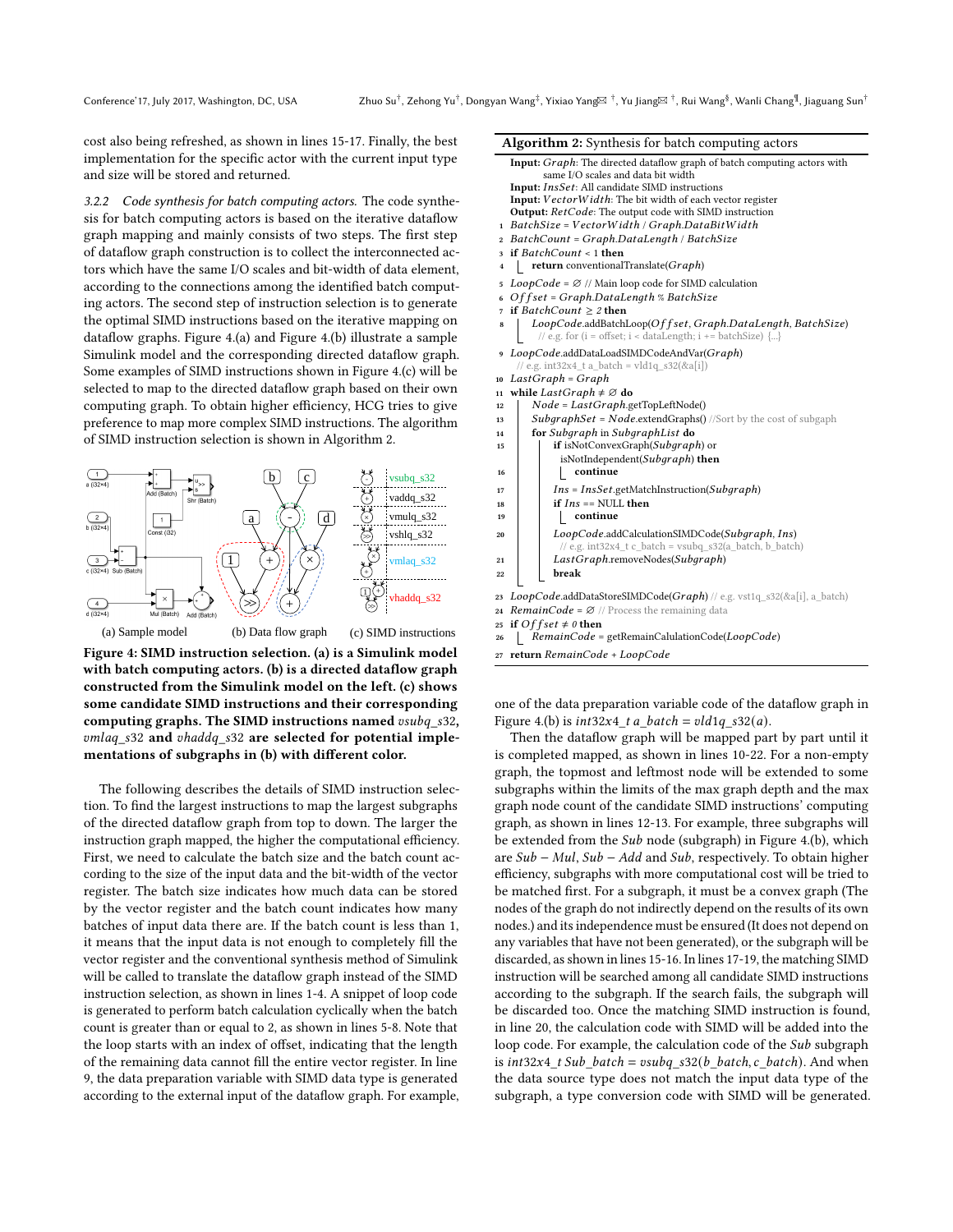Then the subgraph will be removed from the total dataflow graph to continue the algorithm. Finally, the remaining computation code has the same computation logic as the code inside the loop, and it will be added to the front of the loop code as needed. Listing 1 shows the SIMD instructions of the sample model in Figure [4](#page-3-0) generated according to Algorithm [2.](#page-3-1)

```
int32x4 t a batch = vld1q_s32(a); //Load data to vector register
int32x4 t b batch = vld1q s32(b);
int32x4_t c_b = vld1q_s32(c);
int32x4_t d_b batch = vld1q_s32(d);
int32x4_t Sub_batch = vsubq_s32(b_batch, c_batch); //Batch Sub
int32x4_t Shr_batch = vhaddq_s32(a_batch, Sub_batch);
int32x4 t Add batch = vmlaq_s32(Sub_batch, Sub_batch, d_batch) ;
vst1q_s32(Shr_out, Shr_batch); // Store data to memory
vst1q_s32(Add_out, Add_batch);
```
Listing 1: The SIMD instructions of the sample model in Figure [4](#page-3-0) generated according to Algorithm [2](#page-3-1)

## 3.3 Implementation

HCG  $^2$  $^2$  is implemented in C++, with 26,315 lines of code. Unzip and Tinyxml libraries are used to parse the Simulink model. The synthesis engine is implemented to translate intensive computing actors and batch computing actors to optimal implementations, respectively. And conventional composition codes are implemented to synthesize the final deployable code.

For the support of cross-architecture, the code library for intensive computing actors and the instruction set information for batch computing actors are extracted as external files. Especially for the instruction set information, the calculation graph and the code format of each SIMD instruction is defined as the following form:  $Graph : Add, i32, 4, I<sub>1</sub>, I<sub>2</sub>, O<sub>1</sub>; Code : O<sub>1</sub> = vaddg s32(I<sub>1</sub>, I<sub>2</sub>); In$ this way, the SIMD instruction synthesizer just needs to replace the I/O variable for code generation on different architectures.

## 4 EVALUATION

We evaluate the effectiveness of code generated by HCG in terms of execution time against DFSynth and Simulink Coder. Besides, we also evaluate the effectiveness of HCG on different processor architectures with the two most widely used C-Compilers, GCC and Clang. We conducted comparative experiments on the benchmark models of Simulink and DFSynth. FFT, DCT and Conv are models containing intensive computing actors, which are used for fast Fourier transform, discrete cosine transform and convolution for one-dimensional signal, respectively. HighPass, LowPass and FIR are models containing batch computing actors such as batch Add, batch Sub and batch Mul, which are used for high pass filtering, low pass filtering and finite impulse response filtering, respectively.

# <span id="page-4-2"></span>4.1 Effectiveness on Benchmark Models

The generated code of HCG, Simulink and DFSynth are all presented in the GitHub repository. For the time used to accomplish the code generation, these three tools performed almost the same, that 2 seconds for Simulink Coder, and 1 second for both DFSynth and HCG. For the time efficiency of the generated code, they executed with the same number of 10,000 times in the same environment (Debian 10 x64, ARM Cortex A72, GCC).

Table 2: Comparison on execution time

<span id="page-4-1"></span>

| Model      | Simulink | DFSynth | HCG    | <b>HCG</b> Improvement |         |
|------------|----------|---------|--------|------------------------|---------|
|            |          |         |        | Simulink               | DFSynth |
| FFT        | 0.459s   | 0.503s  | 0.183s | 60.2%                  | 63.7%   |
| DCT        | 0.430s   | 0.451s  | 0.121s | 719%                   | 73.2%   |
| Conv       | 0.591s   | 0.722s  | 0.178s | 69.9%                  | 75.4%   |
| HighPass   | 0.447s   | 0.446s  | 0.262s | 41.3%                  | 41.2%   |
| LowPass    | 0.369s   | 0.305s  | 0.164s | 55.5%                  | 46.1%   |
| <b>FIR</b> | 0.415s   | 0.551s  | 0.205s | 50.6%                  | 62.8%   |

Table [2](#page-4-1) shows the average result of the execution time. In general, compared with the code generated by Simulink Coder and DFSynth, the code generated by HCG decreases the execution time by 41.3%- 71.9% and 41.2%-75.4% respectively. Furthermore, we found that the memory usage of the code generated by HCG is almost the same compared to Simulink Coder and DFSynth, with only  $\pm 1\%$ difference, and their computation results of each execution are consistent. This is because the computing resources of the codes generated by these tools are almost the same. These statistics above illustrate that HCG can generate correct code that achieves higher performance while using almost the same amount of memory.

The reason for less execution time compared to DFSynth is that DFSynth cannot generate batch computation code for intensive and batch computing actors with SIMD instructions. It is difficult to obtain better efficiency with DFSynth based on generic intensive computational functions and cyclic computational codes. As for Simulink Coder, it supports some SIMD instructions but usually fails to identify batch computing actors in models. For example, the model named FIR contains two connected batch computing actors, batch Mul (i32\*1024) and batch Add (i32\*1024), but no SIMD instruction is generated by Simulink Coder to accelerate the computing speed. And Simulink Coder also generates generic functions for intensive computing actors.

## 4.2 Effectiveness On Different Architectures

To verify the ability of cross-architecture support, we repeated the experiment mentioned in Section [4.1](#page-4-2) on Intel architecture (Arch-Linux 5.14.16 x64, Intel i7-8700). Since the Intel processor and ARM embedded device we used exist a performance gap, the number of executions on Intel is 10x than ARM. To eliminate the impact of different compilers, we also conducted the experiment on the two most widely used C-Compilers (GCC 11.1.0 and Clang 12.0.1).

Each subfigure in Figure [5](#page-5-19) shows the execution time of code generated by Simulink Coder, DFSynth and HCG running on an ARM processor and Intel processor compiled with GCC and Clang. We can see that code generated by HCG always performs better than that of Simulink Coder and DFSynth. For example, compared with Simulink Coder and DFSynth on Intel processor with GCC, HCG decreases execution time by 76.5% and 67.6% on average respectively. The results in Figure [5.](#page-5-19)(b) are quite different from the others, especially for the batch computing models. This is because the code generated by Simulink Coder contains scattered Intel SIMD instructions (Some actors are not translated into composite SIMD

<span id="page-4-0"></span><sup>&</sup>lt;sup>2</sup>The implementation and the benchmark Simulink model is uploaded on the anonymous website to facilitate the review: [https://github.com/CodeGenHCG/HCG.](https://github.com/CodeGenHCG/HCG)